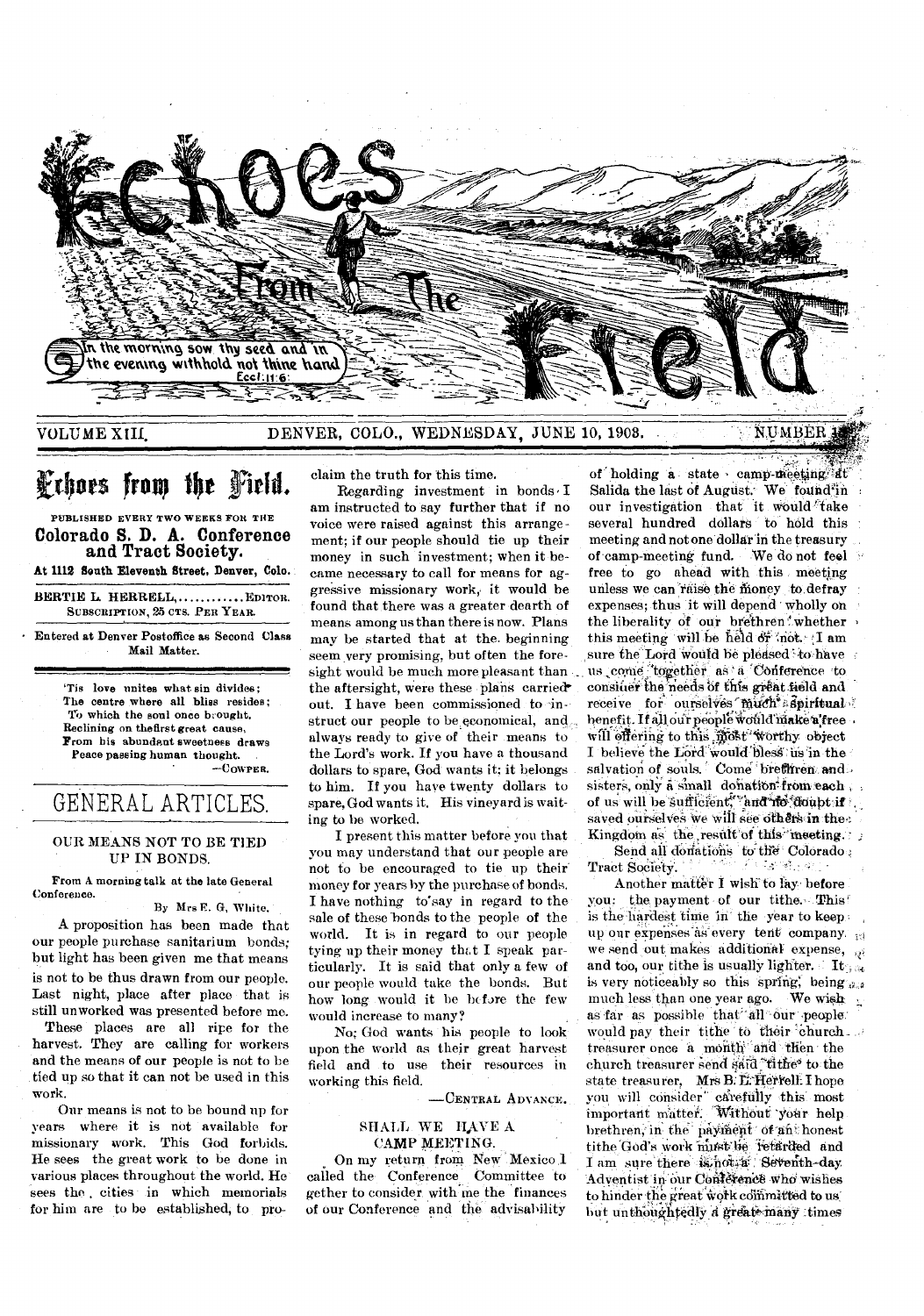**this is done.** 

**May God's richest blessing attend you in all your efforts to discharge the duties that God has enjoined upon you.**  G. F. WATSON

#### **EXTRACTS.**

**Sabbath, May thirtieth, Elder Watson spoke to the Denver church from Rom. 9: 28. Following are some of the thoughts gleaned from the discourse:** 

**"As Nineveh was sent a special message before the time of her overthrow; as Sodom and Gomorrah were warned of tke, doom that was about to fall upon the second and Gomorrah were warned of**<br>
the doom that was about to fall upon<br>
the doom that was about to fall upon<br> **the conduction** of our Saviour, with the<br> **the conduction** of this poople have<br> **f** conduction and the **e cities; as John, the Baptist, preceded Ike advent of our Saviour, with the** Lord; just so surely do this people have **a definite message for this time which will finish the work and cut it short in righteousness. But already there are among us those who are** *saying* **in their hearts,'My Lord delayeth his coming.** 

**"We have waited and watched so many years for him that we have come to feel that we cannot tell when he will come, and we, are growing careless. The days are at hand, and the words that God has spoken shall come to pass.** 

God says to the man who draws back; '**The to the man who** *says,* **'The days are pro**longed', that 'The days shall be prolong**ed no more, it shall be done.'** 

**"I say to you, not simply to keep the aniaholik; not alone to observe the or**dimension that the Lord's house; to be baptized with water; but be baptized with **the spirit of sacrifice. He says, 'I will be a crown of glory .and a diadem of beauty to those who press the battle to the -gates.'** 

**"'Means are needed if this work is to be done, brethren and sisters, it** *mast*  **be done; either you and I must do it or some one else will step in and do the work, and take our crown.** 

**If all will be faithful in just** be speedily given to all the world, **aying the tithe into the.Lord's treasury**  the glad tidings of a soon-coming Saviour **iand he will come. Oh, do you not want to see him?** 

**"The great field of , New Mexico which belongs to our Conference needs men and women and means; the colored work in the South is** *crying* **for help;**  from every part of God's great harvest**field we hear the call, 'Come over and**  help use **Shall** we be faithful in this **closing yank and bring to this earth varain the Saviour for whom we have so Ong waltedt"-** 

**The congregation .responded with \* hearty "amen."** 

### FIELD REPORTS,

#### **OUR COLPORTER WAGON.**

No doubt you are wondering if the colporter wagon has started out this summer. It started last Wednesday, and today is camped about twenty-five miles above Ft. Collins. I am now on my way to Diamond Peak, and from there I hope to go over the range.

If there is any work I love it is the canvassing work. That is about all I can do **in the** blessed cause, and it is enough.

**I** love the Saviour and want to work **for him. I** wish we had more young men in the work. Truly, the world is white already to harvest. My greatest regret **is** that I did not start in the Master's **work when I** was young. I spent the best of my days for myself, and now I am **nearly** sixty years old, and have just begun to work for Jesus. Surely he is good, and long-suffering to accept my work at this time. I am glad he spoke **the parable** about those whom he sent **into the vineyard** at the eleventh hour. **Pray for me.** 

**W. H.** MOORE.

#### **CRIPPLE CREEK.**

**Sabbath,** May twenty-fourth was a glorious day for the church at Cripple Creek. **Six** were baptized, three uniting with the Cripple Creek church and three with the church at Victor. Others are keeping the Sabbath. To the Lord we give **all the** praise.

#### C. H. BATES.

#### **GUNNISON AND CRESTED BUTTE.**

Near the middle of February Mrs. Farnsworth and myself came to Gunnison to open up the work here. We found four or five families in and near this place who were holding up the light of present truth. We were unfortunate in beginning our meetings when the traveling was at its worst, and so many were hindered from attending who otherwise might have done so. Some sixty services were held but with an irregular attendance. Only 4wo so **far** have accepted the whole truth, but we rejoice for these.

**Elder Richards** was with us a week and baptized two of our young people; **a few more will** be ready for baptism at the next opportunity. Several seem **thoroughly convinced of** the truth and we expect **to** see **them** take hold ere long.

**On Sunday May 31,** we began services *at* Crested Butte thirty miles north of Gunnison and have held five meetings with a good attendance and interest.

At Gunnison we met the strongest prejudice we have ever seen. Here the people are very friendly and treat us very cordially. We hope for good results.

I expect to spend part of each week at Gunnison for the present. We trust we have the prayers of our brethren and sisters for the success of the work.

E. E. FARNSWOLTH,

#### **PUEBLO.**

We have never written to you of the progress here in our mission. Many of our own people and others have heard the message within its walls that we could not have reached otherwise. If we could give more time to study and prayer, and to real work among them, and for them, many would receive the truth and become workers for others.

We have here in Pueblo about five thousand of our people and we have only about fourteen members in the church, and they are not so situated as to be able to do thorough work for one another.

Since the severe illness of my wife I have not been able to do much. Through the goodness of God she is improving and we hope to throw more energy into the work in the future, forgetting our mistakes.

During the severe winds our tent was torn and somewhat demolished. It has been thought best to move it down in the city where we can be in closer touch with the people, and have others to assist in the work. We are glad to know that our Conference leaders are doing what they can for this needy field. Please read 2nd. Chron. chapters twenty-nine to thirty one, and see what Hezekiah did in the crisis that came in his day. Perhaps we can learn from that what we should do now.

If we can stir up the people to true faith, judgment and mercy, the tithes will come in, Pray for us.

MR. and MRS. WM. **S.** NORTH.

#### ---------**ALBUQUERQUE, N. M.**

We organized our Spanish church here yesterday, and baptized three dear souls. At Clyde, New Mexico, we baptized one more. We all feel very glad to have our Brother Watson preach the Word among us.

**I** expect to go to see our dear Brother Vargas at Manzanares, Colo, before I go to Arizona. Pray for me and my people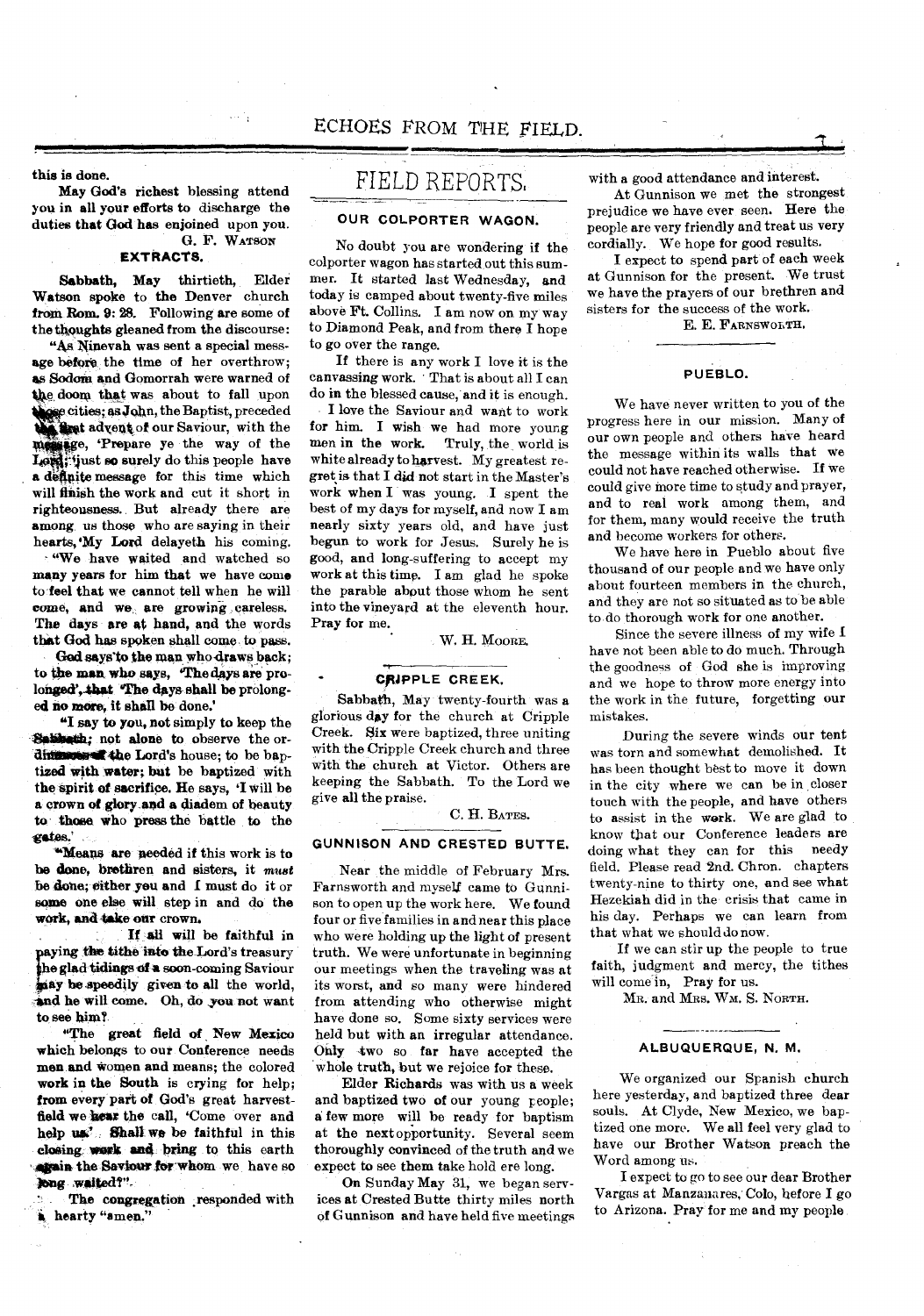### ECHOES FROM THE FIELD.

The work here is progressing nicely. Brother Proctor is canvassing the city for our books, while Sister Proctor is finding plenty to do in the tract and Bible work. Many families are reading the truth for these last days. Sabbath, May 23rd a church of twenty members was organized, of which one •half are Spanish speaking people. Three have lately begun to keep the Sabbath.

We hope to see a strong church established here. **H. L. HOOVER. MARCIAL SERNA.** 

#### **THE WORK IN NEW MEXICO.**

I left Denver the evening of May • sixth. Albuquerque was my first stop. Here I found Elder Hoover and his corps of workers, representing several lines: Elder Hoover doing general work; Elder Serna among his people, the Spanishspeaking people of the city. Brother and Sister Porter were looking after, and treating many of the sick that came to this city seeking health. Sister Proctor is just getting nicely started in the Bible work and Brother Proctor in the canvassing work. I see no reason why a good center should not be established here for both the English and Spanish.

I am much pleased with the work Elder Serna has done among the Mexicans. I had the privilege of speaking to the little company of believers through an intert reter, and as we spoke to them the truth for this time, their hearts were stirred. When an opportunity was given them to speak, they spoke with freedom and deep feeling of their hope in the soon coming King, also their willingness to keep all the Commandments. With gladness they gave me sixteen dollars and seventy cents tithe, the first they had paid.

From Albuquerque Elder Serna and I went to Clyde where we have a Mexican church, all equipped, and they are doing a good work.

I greatly enjoyed my visit with them. From:their good testimonies I am sure that they know the Lord, and have tasted of his saving truth.

I spoke twice to the church at Hagerman. I am glad to see so many earnest ones at this place. I hope sometime to be able to give this church a longer visit. I am sure that much good can be done there.

I spent ten days at Roswell where Brother and Sister Warfle have been doing good, faithful work. A church was orgar ized with nineteen members, and we trust others will soon come in. Among those who were baptized, was

a sister eighty six years old. This dear soul greatly rejoices that even so late in life she was brought to a knowledge of God's good truth.

Officers were chosen and set apart for their work in this new church. May God bless them richly, and give them fruit for their labor.

G. F. WATSON

### **WHAT TO TALK.**

Talk happiness. The world is sad enough without your groan. No path is wholly rough. Look for the places that are clear and smooth, and speak of these.

These will rest the weary ear, which is so often hurt by listening to one continued strain of discontent and grief.

Talk faith. The world is better off without your uttered ignorance and morbid doubt. If you have faith in God, say so; if not, push upon the shelf of silence all your thought until faith shall come. Talk health. The dreary tale of fatal maladies is worn and stale. You cannot charm or interest with it.

Yes, talk happiness, faith, and health, and God will hear your words and send these blessings to you. A. H. **BLAKE.** 

#### **WRAY.**

I spent two Sabbaths with the Wray church and held nine meetings there.

I enjoyed, after an absence of two years, the privilege of seeing again the faces of those for whom we labored in this precious truth. We believe the few meetings held will prove a source of encouragment to the Wray church.

On account of measles in my family the Ft. Morgan Sabbath-school was not held for a few weeks. We hope by June thirteenth to resume these meetings, and the work in Ft. Morgan.

H. A. **AUFDERHAR.** 

#### **THE WESTERN SLOPE.**

The work on this side is encouraging.<br>A good spirit exists generally

A good spirit exists generally<br>ughout the district. While at throughout the district. Gunnison I baptized two: others are expected to he ready soon. Gunnison is a hard field in some respects. Brother E. E. Farnsworth is laboring there and finds much religious prejudice on the one hand and worldly indifference on the other. He is laboring on in hope and expects soon to open up the work at Crested Butte as that place appears very favorable at the present time. It also is so near that he can be 'at Gunnison requently.

The Riverside Sanitarium near. Montrose being conducted by brother and sister Hartman is doing a grand work for the principles of Medical Missionary work that we prize highly.

They have a fine class of nurses and more work in sight than they are able to perform. May the Lord richly bless this humble yet excellent institution and its faithful workers: I was privileged to be with them a few hours recently.

1 enjoyed a most profitable season with the company at Cedaredge. This Sabbath-school was organized during the past winter and now has about forty members.

It is surprising to see them come from all directions through the cedar woods. I believe this will be a favorable place for a tent meeting this summer and we have planned for such an effort. At Paradox one sister is awaiting baptism and at Fruita three are now waiting to be baptized.

I am now at Palisades preparing the camp ground for the local camp-<br>meeting and tent effort. Brother meeting and tent effort. Meade Mcguire is with me and we expeci Elder Watson to be with us'a part of the time. The tents are pitched on the School ground. Our first Service was held May 27.

H. M. J. RICHARDS.

 $\frac{1}{2}$  ,  $\frac{1}{2}$ 

Again I wish to call the attention of our people to the summer school •to be held at College View; Neb., June 10th and lasting eight weeks. It has been decided that the first two weeks this school will be taken up by the Educational Conference at which all of the leading educators of the denomination will be present. This makes it very desirable that all of our church school teachers, and those expecting to be church school-<br>teachers, be in attendance. The teachers, be in anouncements are ready, and have been sent out as far as we know the addresses of those who should receive them. If you have not received a copy, write us at once and it will be forwarded.

Write the transportation agent of your conference regarding half rates to' and from school.

> **FLOYD BRALLIAR, EDUCATIONAL SECRETARY.**

> > $\bullet$  ,

Wanted—Position as nurse, attendant or companion, by Trained Nurse; references<br>furnished, Miss M. E. REDDING, furnished, Miss M. E. **REDDING, 1112 SOUTH ELEVENTH ST. DENVER-COLO.**